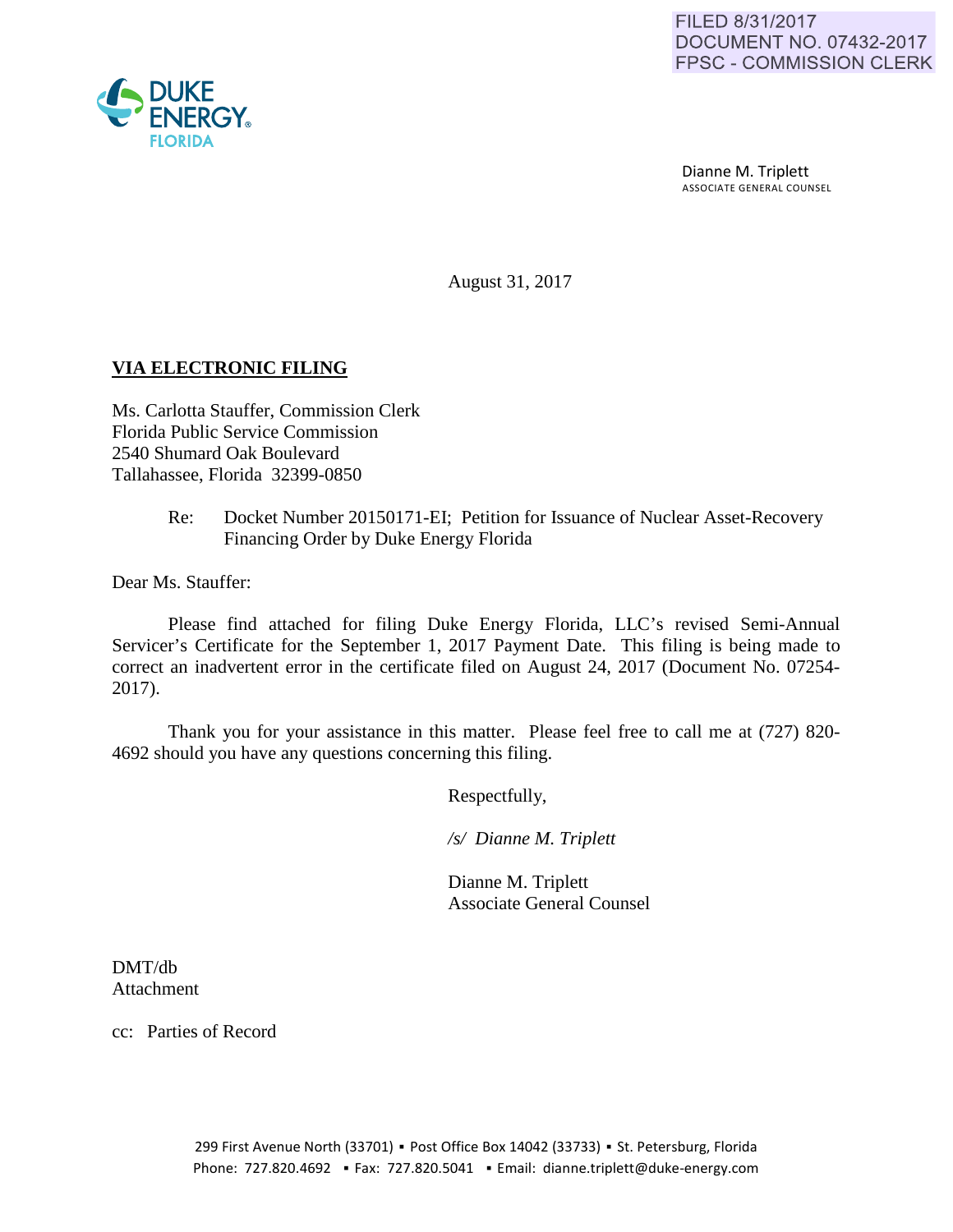## SEMI-ANNUAL SERVICER'S CERTIFICATE

Pursuant to Section 4.01(c)(ii) of the Nuclear Asset-Recovery Property Servicing Agreement, dated as of June 22, 2016<br>(Servicing Agreement), by and between DUKE ENERGY FLORIDA, LLC, as servicer (Servicer), and Duke Energy follows:

Capitalized terms used but not defined herein have their respective meanings as set forth in the Servicing Agreement.<br>References herein to certain sections and subsections are references to the respective sections of the S

Collection Periods: March 1, 2017 to August 31, 2017

Payment Data: September 1, 2017

1. Collections Allocable and Aggregate Amounts Available for the Current Payment Date:

| i.    | Remittances for the                                       | <b>March 2017</b> | <b>Collection Period</b> | \$ | 6,064,013.70  |
|-------|-----------------------------------------------------------|-------------------|--------------------------|----|---------------|
| ii.   | Remittances for the                                       | <b>April 2017</b> | <b>Collection Period</b> |    | 4,997,356.31  |
| iii.  | Remittances for the                                       | May 2017          | <b>Collection Period</b> |    | 6,971,990.52  |
| iv.,  | Remittances for the                                       | <b>June 2017</b>  | <b>Collection Period</b> |    | 6,832,146.76  |
| V.    | Remittances for the                                       | <b>July 2017</b>  | <b>Collection Period</b> |    | 8,045,875.67  |
| vi.   | Remittances for the                                       | August 2017       | <b>Collection Period</b> |    | 12,385,736.91 |
| vii.  |                                                           |                   |                          |    |               |
| viii. |                                                           |                   |                          |    |               |
| ix.   | Investment Earnings on Capital Subaccount                 |                   | 20,240.17                |    |               |
| х.    | <b>Investment Earnings on Excess Funds Subaccount</b>     |                   |                          |    | 3,790.52      |
| xi.   | <b>Investment Earnings on General Subaccount</b>          |                   |                          |    | 66,397.03     |
| xii.  | General Subaccount Balance (sum of i through xi above)    |                   |                          | \$ | 45,387,547.59 |
| xiii. | Excess Funds Subaccount Balance as of prior Payment Date  |                   |                          |    | 1,358,513.08  |
| xiv.  | Capital Subaccount Balance as of prior Payment Date       |                   |                          |    | 6,471,450.00  |
| XV.   | Collection Account Balance (sum of xii through xiv above) |                   |                          | \$ | 53,217,510.67 |
|       |                                                           |                   |                          |    |               |

2. Outstanding Amounts of as of prior Payment Date: I. Series A 2018 Outstanding Amount ii. Series A 2021 Outstanding Amount iii. Series A 2026 Outstanding Amount iv. Series A 2032 Outstanding Amount v. Series A 2035 Outstanding Amount vi. Aggregate Outstanding Amount of all Series A Bonds \$ \$ 147,300,000.00 150,000,000.00 436,000,000.00 250,000,000.00 275,290,000.00 1,258,590,000.00

3. Required Funding/Payments as of Current Payment Date:

## Principal

|      | Principal                 |      |  |  |  |   | <b>Principal Due</b>     |
|------|---------------------------|------|--|--|--|---|--------------------------|
| i.   | Series A                  | 2018 |  |  |  | s | 27,000,000.00            |
| ii.  | Series A                  | 2021 |  |  |  |   |                          |
| iii. | Series A                  | 2026 |  |  |  |   |                          |
| iv.  | Series A                  | 2032 |  |  |  |   | $\overline{\phantom{a}}$ |
| v.   | Series A                  | 2035 |  |  |  |   |                          |
| vi.  | <b>All Series A Bonds</b> |      |  |  |  |   | 27,000,000.00            |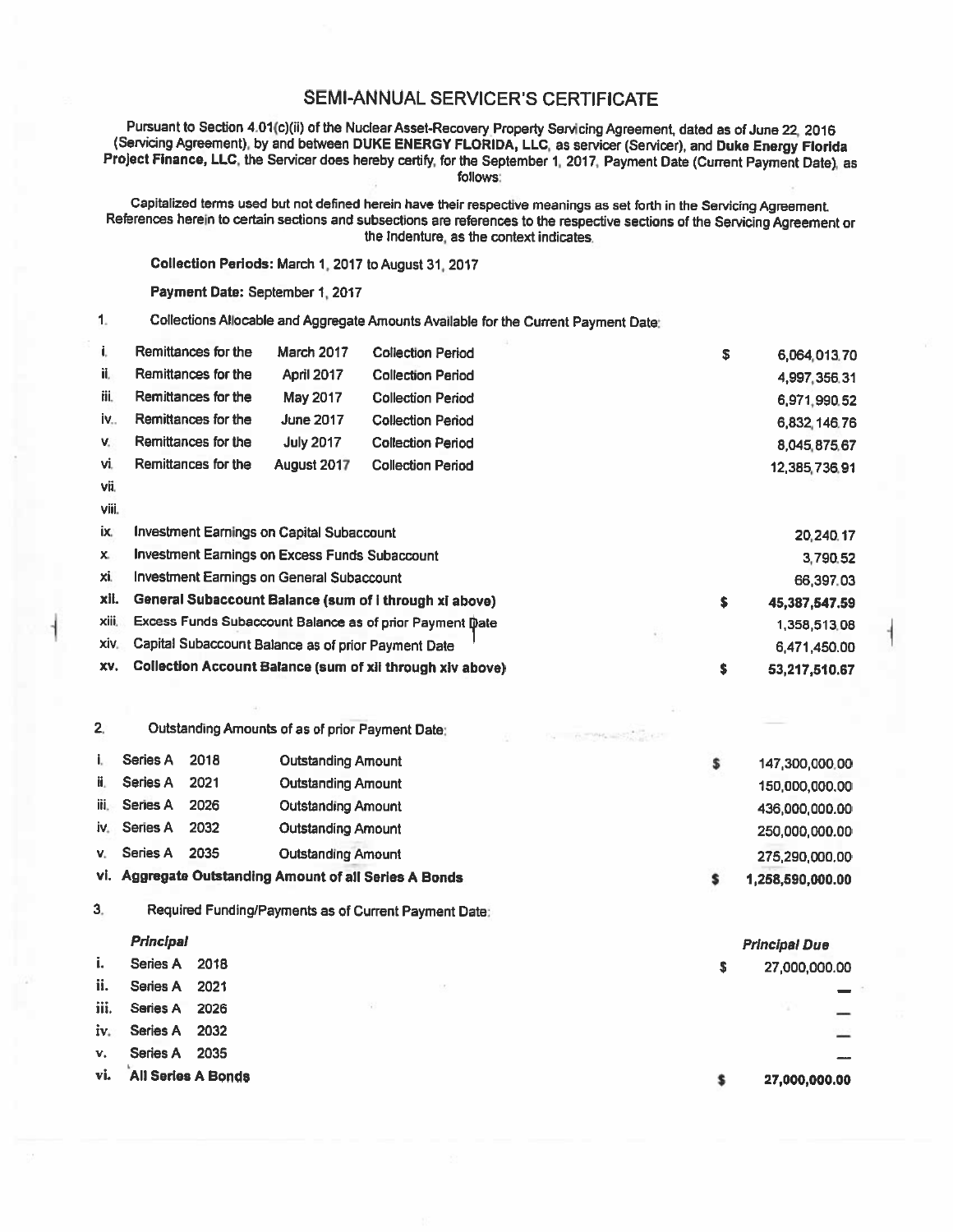|       | <i><b>Interest</b></i>                                                                 |                         |                         |     |                   |                                     |               |            |                         |
|-------|----------------------------------------------------------------------------------------|-------------------------|-------------------------|-----|-------------------|-------------------------------------|---------------|------------|-------------------------|
|       | <b>WAL</b>                                                                             | <b>Interest</b><br>Rate | Days in Interest Period |     |                   | <b>Principal Balance</b>            |               |            | <b>Interest Due</b>     |
| v.    | Series A 2018                                                                          | 1.196%                  |                         | 249 | <b>S</b>          | 147,300,000.00                      | $\sqrt{3}$    |            | 880,854.00              |
| ٧İ.   | Series A 2021                                                                          | 1.731%                  |                         | 249 |                   | 150,000,000.00                      |               |            | 1,298,250.00            |
| vii.  | Series A 2026                                                                          | 2.538%                  |                         | 249 |                   | 436,000,000.00                      |               |            | 5,532,840.00            |
| viii. | Series A 2032                                                                          | 2.858%                  |                         | 249 |                   | 250,000,000.00                      |               |            | 3,572,500.00            |
| İΧ.   | Series A 2035                                                                          | 3.112%                  |                         | 249 |                   | 275,290,000.00                      |               |            | 4,283,512.40            |
| x.    | <b>All Series A Bonds</b>                                                              |                         |                         |     |                   |                                     | \$            |            | 15,567,956.40           |
|       |                                                                                        |                         |                         |     |                   | <b>Required Level</b>               |               |            | <b>Funding Required</b> |
| Xİ.   | <b>Capital Account</b>                                                                 |                         |                         |     | s                 | 6,471,450.00                        | \$            |            |                         |
|       |                                                                                        |                         |                         |     |                   |                                     |               |            |                         |
| 4.    | Allocation of Remittances as of Current Payment Date Pursuant to 8.02(e) of Indenture: |                         |                         |     |                   |                                     |               |            |                         |
| Ĭ.    | Trustee Fees and Expenses; Indemnity Amounts                                           |                         |                         |     |                   |                                     |               | \$         | 5,400.00                |
| ii.   | <b>Servicing Fee</b>                                                                   |                         |                         |     |                   |                                     |               |            | 323,572.50              |
| iii.  | <b>Administration Fee</b>                                                              |                         |                         |     |                   |                                     |               |            | 25,000.00               |
| iv.   | <b>Operating Expenses</b>                                                              |                         |                         |     |                   |                                     |               |            | 156,304.01              |
|       |                                                                                        |                         |                         |     |                   | Per \$1,000 of                      |               |            |                         |
|       | <b>Series A Bonds</b>                                                                  |                         |                         |     | Aggregate         | <b>Original Principal</b><br>Amount |               |            |                         |
| ۷.    | Semi-Annual Interest (including any past-due for prior periods)                        |                         |                         |     |                   |                                     |               | s          | 15,567,956.40           |
| 1.    | Series A 2018                                                                          |                         |                         | \$  | 880,854.00 \$     |                                     | 4.81          |            |                         |
| 2.    | Series A 2021                                                                          |                         |                         |     | 1,298,250.00      |                                     | 8.66          |            |                         |
| 3.    | Series A 2026                                                                          |                         |                         |     | 5,532,840.00      |                                     | 12.69         |            |                         |
| 4.    | Series A 2032                                                                          |                         |                         |     | 3,572,500.00      |                                     | 14.29         |            |                         |
| 5.    | Series A 2035                                                                          |                         |                         |     | 4,283,512.40      |                                     | 15.56         |            |                         |
|       |                                                                                        |                         |                         |     |                   |                                     |               |            |                         |
| Vi.   | Principal Due and Payable as a Result of an Event of Default or on Final Maturity Date |                         |                         |     |                   |                                     |               | s          |                         |
| 1.    | Series A 2018                                                                          |                         |                         | \$  |                   | — \$                                |               |            |                         |
| 2.    | Series A 2021                                                                          |                         |                         |     |                   |                                     |               |            |                         |
| 3.    | Series A 2026                                                                          |                         |                         |     |                   |                                     |               |            |                         |
| 4.    | Series A 2032                                                                          |                         |                         |     |                   |                                     |               |            |                         |
| 5.    | Series A 2035                                                                          |                         |                         |     |                   |                                     |               |            |                         |
|       |                                                                                        |                         |                         |     |                   |                                     |               |            |                         |
| vii.  | Semi-Annual Principal                                                                  |                         |                         |     |                   |                                     |               | s          |                         |
| 1.    | Series A 2018                                                                          |                         |                         |     | \$27,000,000.00\$ |                                     | 147.54        |            | 27,000,000.00           |
| 2.    | Series A 2021                                                                          |                         |                         |     |                   |                                     |               |            |                         |
| З.    | Series A 2026                                                                          |                         |                         |     |                   |                                     |               |            |                         |
| 4.    | Series A 2032                                                                          |                         |                         |     |                   |                                     |               |            |                         |
| 5.    | Series A 2035                                                                          |                         |                         |     |                   |                                     |               |            |                         |
|       |                                                                                        |                         |                         |     |                   |                                     |               |            |                         |
|       |                                                                                        |                         |                         |     |                   |                                     |               |            |                         |
| VIII. | Other unpaid Operating Expenses                                                        |                         |                         |     |                   |                                     |               | \$         |                         |
| İX.   | Funding of Capital Subaccount (to required level)                                      |                         |                         |     |                   |                                     |               |            |                         |
| x.    | Capital Subaccount Return to Duke Energy Florida                                       |                         |                         |     |                   |                                     |               | 100,696.00 |                         |
| Xİ.   | Deposit to Excess Funds Subaccount                                                     |                         |                         |     |                   |                                     | 2,208,618.68  |            |                         |
| хij.  | Released to Issuer upon Retirement of all Series Bonds                                 |                         |                         |     |                   |                                     |               |            |                         |
| xiii. | Aggregate Remittances as of Current Payment Date<br>\$                                 |                         |                         |     |                   |                                     | 45,387,547.59 |            |                         |

 $\bar{\Sigma}$ 

-1

 $\parallel s$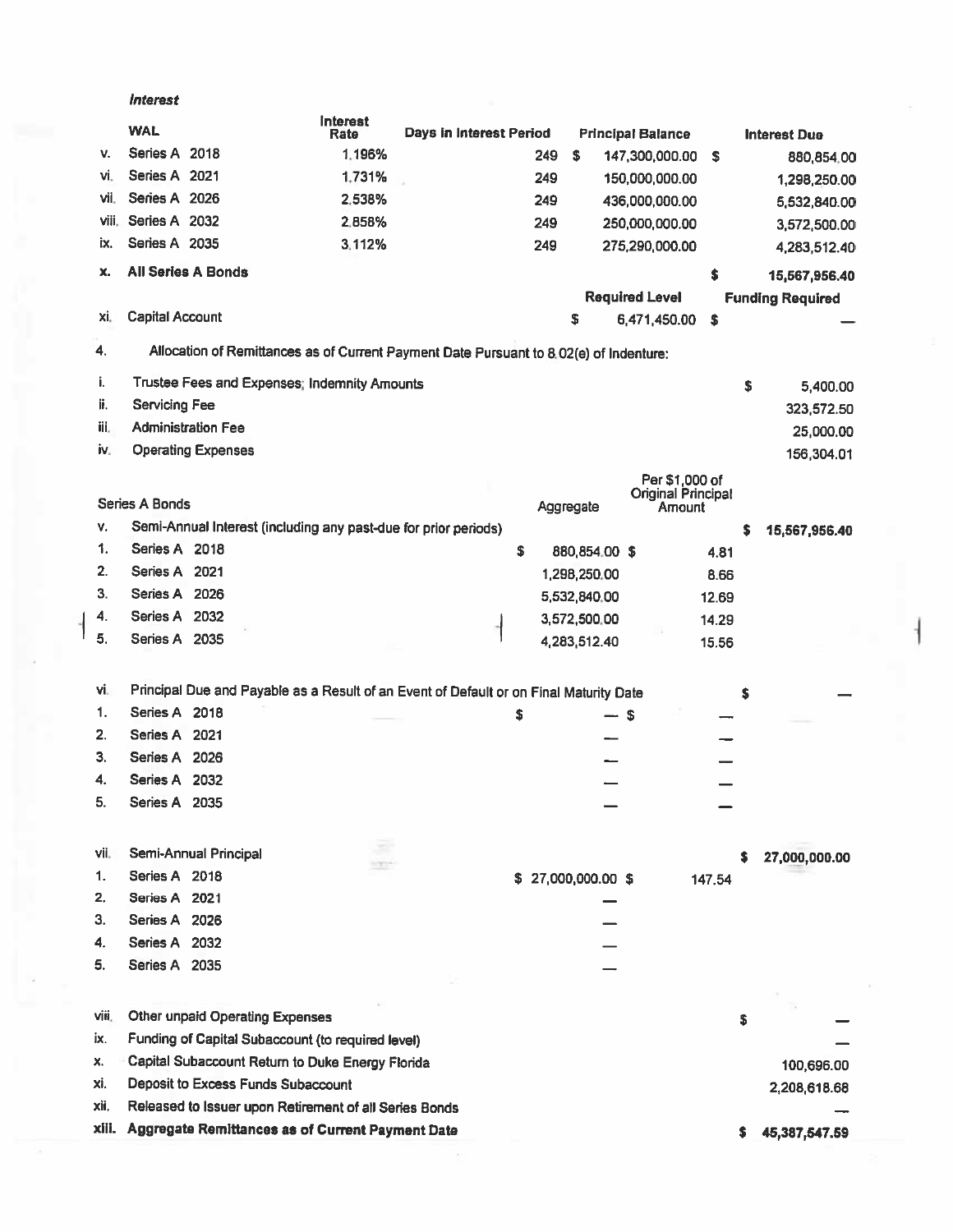5. Outstanding Amount and Collection Account Balance as of Current Payment Date (after giving effect to payments to be made on such Payment Date);

| j.    | Series A 2018                                      | \$ | 120,300,000.00   |
|-------|----------------------------------------------------|----|------------------|
| ii.   | Series A 2021                                      |    | 150,000,000.00   |
| iii.  | 2026<br>Series A                                   |    | 436,000,000.00   |
| iv.   | Series A 2032                                      |    | 250,000,000.00   |
| v.    | Series A 2035                                      |    | 275,290,000.00   |
| vi.   | Aggregate Outstanding Amount of all Series A Bonds | Ŝ  | 1,231,590,000.00 |
| vii.  | <b>Excess Funds Subaccount Balance</b>             |    | 3,567,131.76     |
| viii. | <b>Capital Subaccount Balances</b>                 |    | 6,471,450.00     |
| ix.   | <b>Aggregate Collection Account Balance</b>        | S  | 10,038,581.76    |

6. Subaccount Withdrawals as of Cunent Payment Date (if applicable, pursuant to Section 8.02(e) of Indenture):

| i.                             | <b>Excess Funds Subaccount</b>                                                  | \$ |    |  |  |  |
|--------------------------------|---------------------------------------------------------------------------------|----|----|--|--|--|
| ii.                            | <b>Capital Subaccount</b>                                                       |    |    |  |  |  |
| iii.                           | <b>Total Withdrawals</b>                                                        |    | s  |  |  |  |
| 7.                             | Shortfalls in Interest and Principal Payments as of Current Payment Date:       |    |    |  |  |  |
| i.                             | Semi-annual Interest                                                            |    |    |  |  |  |
|                                | Series A 2018                                                                   |    | \$ |  |  |  |
|                                | Series A 2021                                                                   |    |    |  |  |  |
|                                | Series A 2026                                                                   |    |    |  |  |  |
|                                | Series A 2032                                                                   |    |    |  |  |  |
|                                | Series A 2035                                                                   |    |    |  |  |  |
|                                | <b>Total</b>                                                                    |    | \$ |  |  |  |
| ii.                            | Semi-annual Principal                                                           |    |    |  |  |  |
|                                | Series A 2018                                                                   |    | s  |  |  |  |
|                                | Series A 2021                                                                   |    |    |  |  |  |
|                                | Series A 2026                                                                   |    |    |  |  |  |
|                                | Series A 2032                                                                   |    |    |  |  |  |
|                                | Series A 2035                                                                   |    |    |  |  |  |
|                                | <b>Total</b>                                                                    |    | s  |  |  |  |
| 8.                             | Shortfalls in Payment of Return on Invested Capital as of Current Payment Date: |    |    |  |  |  |
| $\begin{array}{c} \end{array}$ | Return on Invested Capital                                                      |    | \$ |  |  |  |
| 9.                             | Shortfalls in Required Subaccount Levels as of Current Payment Date:            |    |    |  |  |  |
| Î.                             | <b>Capital Subaccount</b>                                                       |    | \$ |  |  |  |

÷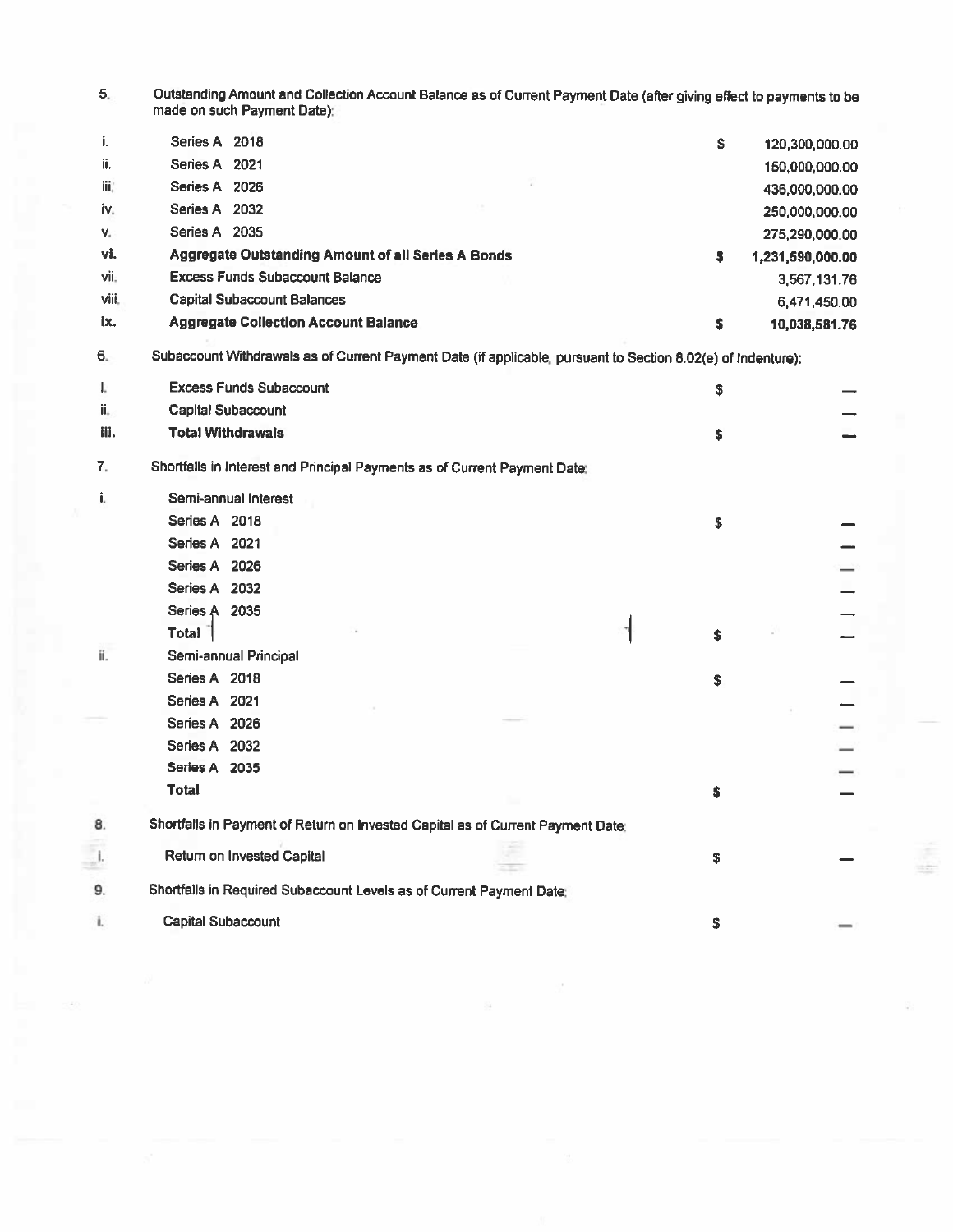IN WITNESS WHEREOF, the undersigned has duly executed and delivered this Semi-Annual Servicer's Certificate.

Date:

August 24, 2017 Revised

DUKE ENERGY FLORIDA, LLC, as Servicer

By:

**David Doss** Director, Electric Utilities and Infrastructure